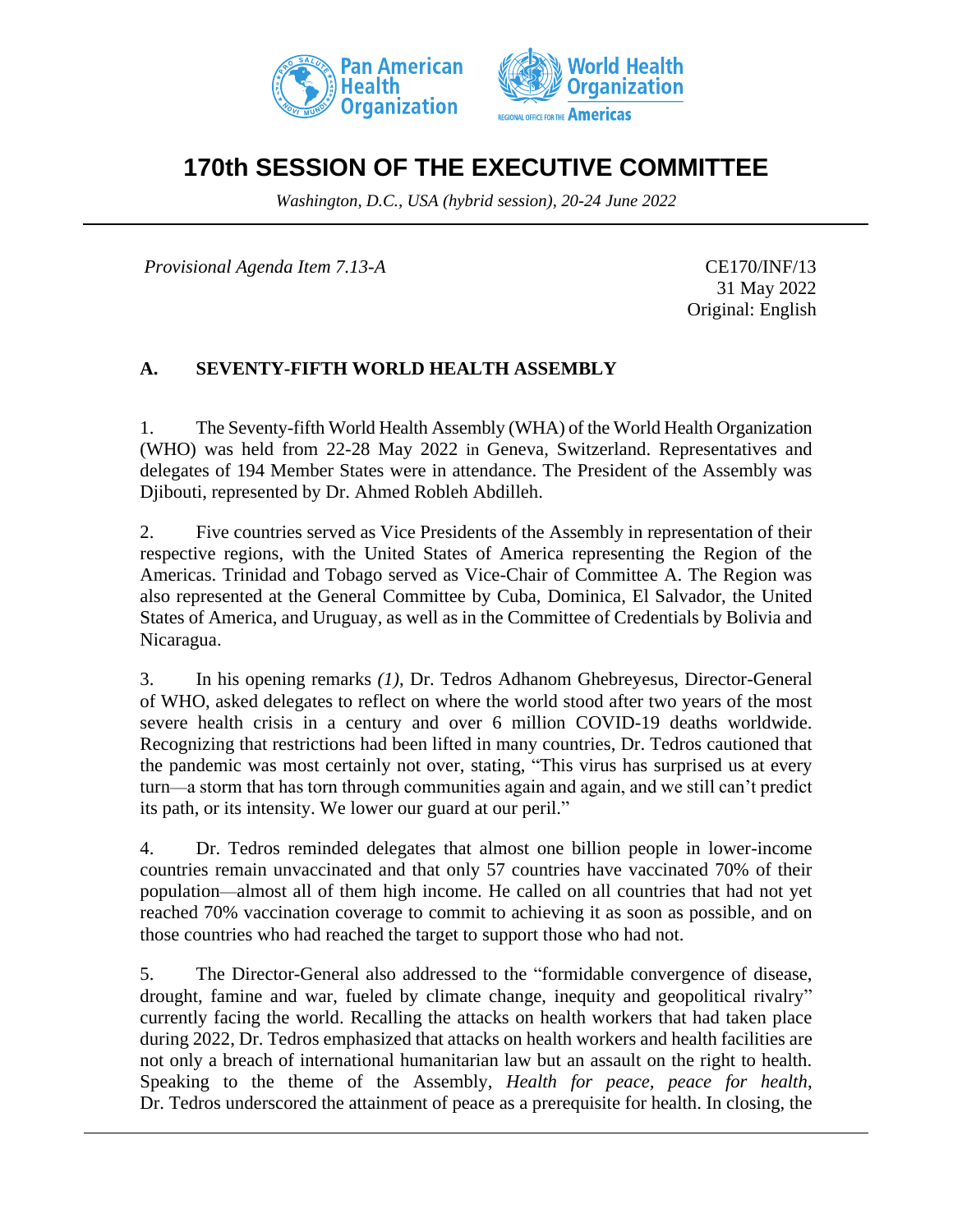Director-General urged Member States to put aside their differences, collaborate where possible, compromise where needed, and seek peace.

6. The elections for the new Director-General post were carried out on the third day of the Assembly, 24 May 2022, during which time Member States re-elected Dr. Tedros to serve a second five-year term as Director-General. Dr. Tedros was proposed as a candidate by several Member States, and was the only candidate proposed. His new mandate officially commences on 16 August 2022.<sup>1</sup>

7. During the Assembly, there was active participation and involvement from Member States of the Region of the Americas. Speaking at the plenary of the Assembly, Member States of the Americas highlighted actions taken in response to the COVID-19 pandemic and called for future prevention and preparedness activities to take into account the need for equitable access to vaccines and medicines. In terms of recognition for countries of the Americas, the National Malaria Component of the Ministry for Citizen's Power for Health of Nicaragua was awarded the United Arab Emirates Health Foundation Prize for its essential work carried out in the fight against malaria.

8. The agenda of the Assembly included general items related to technical and health issues, as well as administrative, budgetary, and institutional items.<sup>2</sup> As on previous occasions, these matters were dealt with in committees A and B, and in plenary sessions.

9. A list of selected resolutions and decisions adopted by the World Health Assembly that are of interest to the Region, the related resolutions of the Pan American Health Organization, and some of the implications that the Health Assembly resolutions have for the Region can be found in the Annex. $3$ 

# **Other Matters: Executive Board**

10. The 151st Session of the Executive Board was held on 30 May 2022. The Chair of the Executive Board was Dr. Kerstin Vesna Petrič, of Slovenia. Colombia was elected as Vice-chair. Brazil, Canada, Paraguay, Peru, and the United States of America currently occupy the other five seats of the Board that represent the Region of the Americas. Furthermore, with the end of term of Argentina and Grenada, Peru and the United States of America will occupy the two seats of the Americas in the Programme, Budget and Administration Committee.

11. The agenda of the 151st Session of the Executive Board included items related to the Standing Committee on Health Emergency (Pandemic) Prevention, Preparedness and

<sup>&</sup>lt;sup>1</sup> In accordance with World Health Assembly rules and procedure, a Director-General can be re-appointed once only.

<sup>&</sup>lt;sup>2</sup> The agenda of the 75th World Health Assembly, as well as other related documents discussed at the Assembly, are available from: [https://apps.who.int/gb/e/e\\_wha75.html](https://apps.who.int/gb/e/e_wha75.html)

<sup>&</sup>lt;sup>3</sup> At the time of development of this report, the resolutions and decisions adopted by the Assembly were not available. The complete reference and a more exhaustive analysis of the implications of the WHO Resolutions for the Region will be presented to the 30th Pan American Sanitary Conference in September 2022.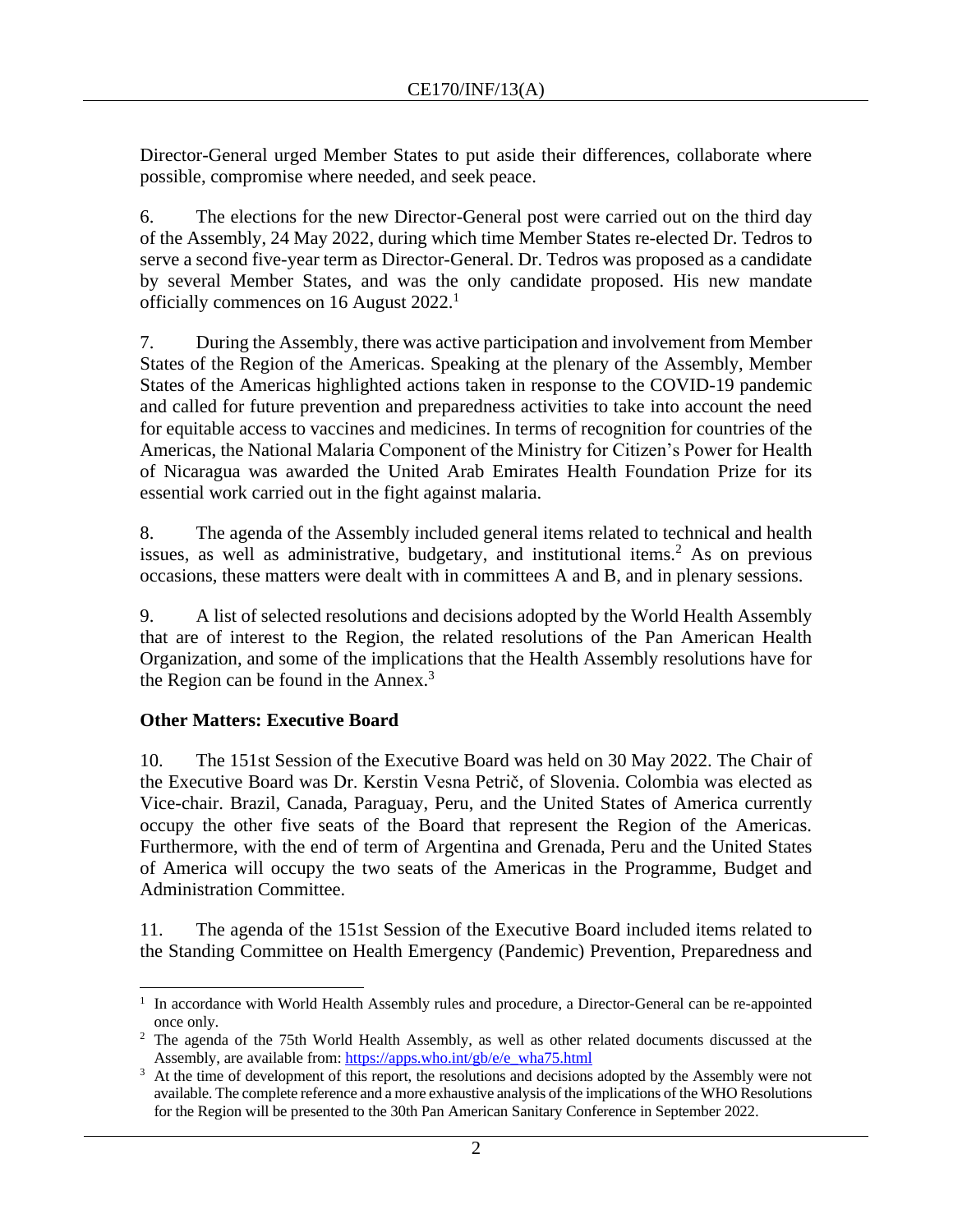Response, matters of management and governance, and staffing matters, among others.<sup>4</sup> Member States adopted a decision approving the terms of reference of the Standing Committee on Health Emergency (Pandemic) Prevention, Preparedness and Response, which shall be composed of 14 members, two from each region, selected from among Executive Board members, as well as the Chair and a Vice-Chair of the Board. Delegates also adopted a decision related to the establishment of an agile Member State task group on strengthening WHO budgetary, programmatic, and financing governance. The Director-General was requested to convene the first meeting of the task group no later than the first week of July 2022.

12. Regarding dates for future sessions of the Executive Board and the Health Assembly, the Board agreed on the following timetable:

- a) The Programme, Budget and Administration Committee of the Executive Board to hold its thirty-seventh meeting from 25-27 January 2023 at WHO headquarters.
- b) The 152nd Session of the Executive Board to begin on 30 January 2023, at WHO headquarters, and to close no later than 7 February 2023.
- c) The Seventy-sixth World Health Assembly to be held at the Palais des Nations, in Geneva, starting on 21 May 2023 and closing no later than 30 May 2023.
- d) The Programme, Budget and Administration Committee of the Executive Board to hold its thirty-eighth meeting from 17-19 May 2023 at WHO headquarters.

## **Action by the Executive Committee**

13. The Executive Committee is invited to take note of this report and provide any comments it deems pertinent.

#### Annex

## **References**

1. World Health Organization. Director-General's address at the High-Level Welcome at the 75th World Health Assembly–22 May 2022 [Internet]. 75th World Health Assembly; 22 May 2022; Geneva, Switzerland. Geneva (Switzerland): WHO; 2022. Available from:

[https://www.who.int/director-general/speeches/detail/who-director-general-s](https://www.who.int/director-general/speeches/detail/who-director-general-s-opening-address-at-the-75th-world-health-assembly---22-may-2022)[opening-address-at-the-75th-world-health-assembly---22-may-2022.](https://www.who.int/director-general/speeches/detail/who-director-general-s-opening-address-at-the-75th-world-health-assembly---22-may-2022)

<sup>4</sup> The full versions of these reports, as well as other related documents discussed at the 151st Session of the WHO Executive Board, are available from: [https://apps.who.int/gb/e/e\\_eb151.html.](https://apps.who.int/gb/e/e_eb151.html)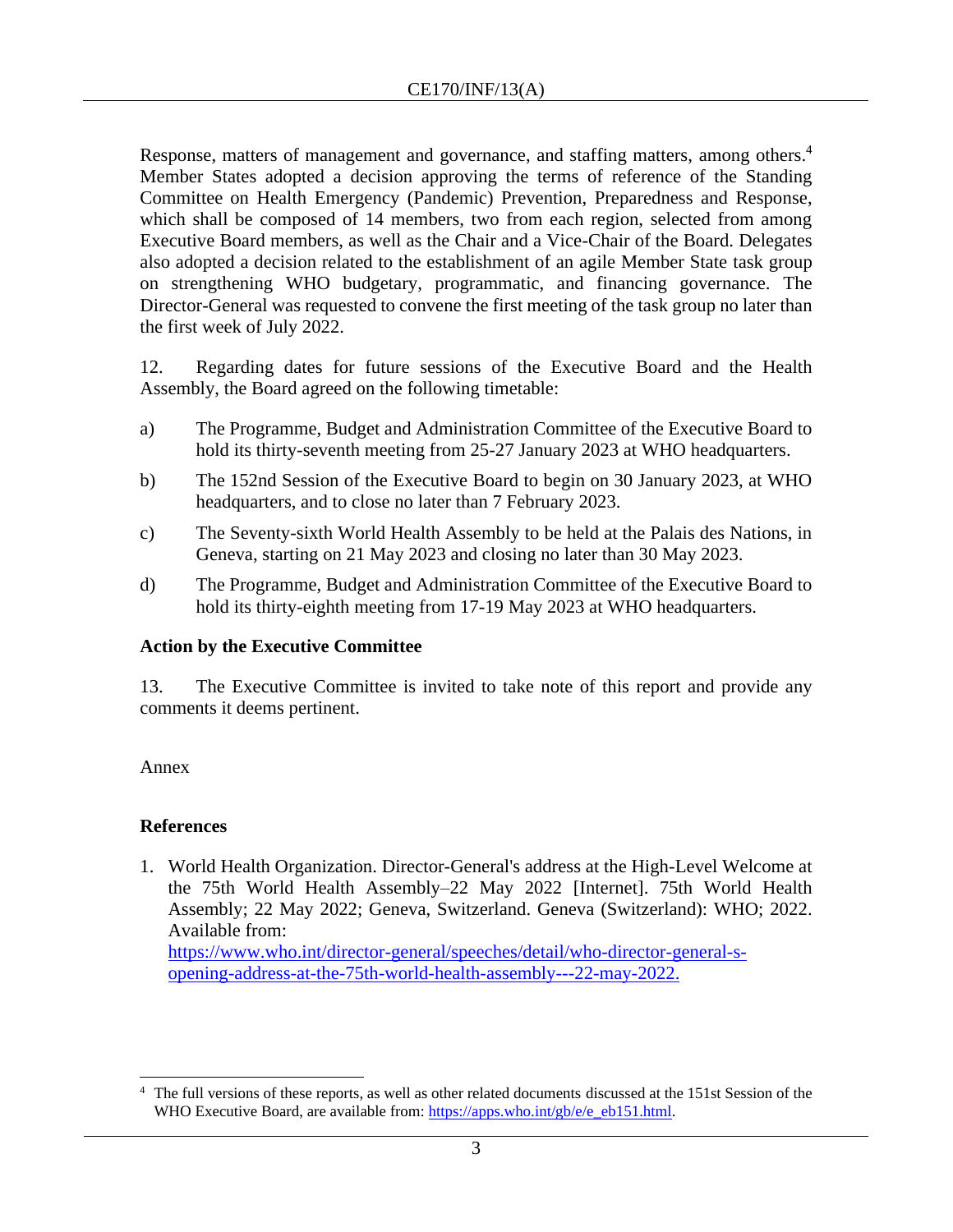#### **Annex<sup>1</sup>**

### **Table 1. Selected Resolutions Adopted by the 75th World Health Assembly, Documents of Reference, and Implications for the Region of the Americas**

| <b>Resolution</b>                                | <b>Reference</b><br><b>Documents</b>                                                                                                                                                      | <b>PAHO Resolutions</b><br>and Documents                                                                  | <b>Implications for the Region</b>                                                                                                                                                                                                                                                                                                                                                                                                                                                                                                                                                                                                                                                                                                                                                                                                                                                                                                                                                                                                                                                                                                                                                                                                                                                                            |
|--------------------------------------------------|-------------------------------------------------------------------------------------------------------------------------------------------------------------------------------------------|-----------------------------------------------------------------------------------------------------------|---------------------------------------------------------------------------------------------------------------------------------------------------------------------------------------------------------------------------------------------------------------------------------------------------------------------------------------------------------------------------------------------------------------------------------------------------------------------------------------------------------------------------------------------------------------------------------------------------------------------------------------------------------------------------------------------------------------------------------------------------------------------------------------------------------------------------------------------------------------------------------------------------------------------------------------------------------------------------------------------------------------------------------------------------------------------------------------------------------------------------------------------------------------------------------------------------------------------------------------------------------------------------------------------------------------|
| Revision of the<br>Programme budget<br>2022-2023 | Programme budget<br>2022-2023: revision<br>Documents A75/6,<br>A75/7<br>• General Programme<br>of Work results<br>framework<br>Document $\frac{A75}{8}$ and<br>resolution <b>EB150.R4</b> | OD363 and CD59.R8<br>(2021)<br>Program Budget of the<br>Pan American Health<br>Organization 2022-<br>2023 | The revised Programme budget 2022-2023 reflects the rapidly changing health<br>situation of the world due to the COVID-19 pandemic and is fully aligned with<br>the Strengthening of WHO preparedness for and response to health<br>emergencies (Resolution WHA74.7). It considers resource requirements to<br>strengthen leadership, accountability, compliance and risk management with<br>special focus on WHO's capacity for prevention and response to sexual<br>exploitation, abuse and harassment.<br>The total budget increase of US\$ 604.4 million <sup>2</sup> represents a 14% increase over<br>the approved Programme budget 2022-2023, and a 32% increase compared<br>with the Programme budget 2020-2021. In terms of increases by strategic<br>priorities: $a)$ 67% of the proposed increase is concentrated in strategic priority 2<br>(One billion more people better protected from health emergencies); b) 15%<br>for priority 1 (One billion more people benefiting from universal health<br>coverage); and $c$ ) 13% for pillar 4 (More effective and efficient WHO<br>providing better support to countries). Strategic priority 3 (One billion more<br>people enjoying better health and well-being) has the least significant increase<br>of the four strategic priorities, with 5%. |

<sup>&</sup>lt;sup>1</sup> At the time of development of this report, the resolutions and decisions adopted by the Assembly were not available. The complete reference and a more exhaustive analysis of the implications of the WHO Resolutions for the Region will be presented to the 30th Pan American Sanitary Conference in September 2022.

<sup>&</sup>lt;sup>2</sup> Unless otherwise indicated, all monetary figures in this document are expressed in United States dollars.